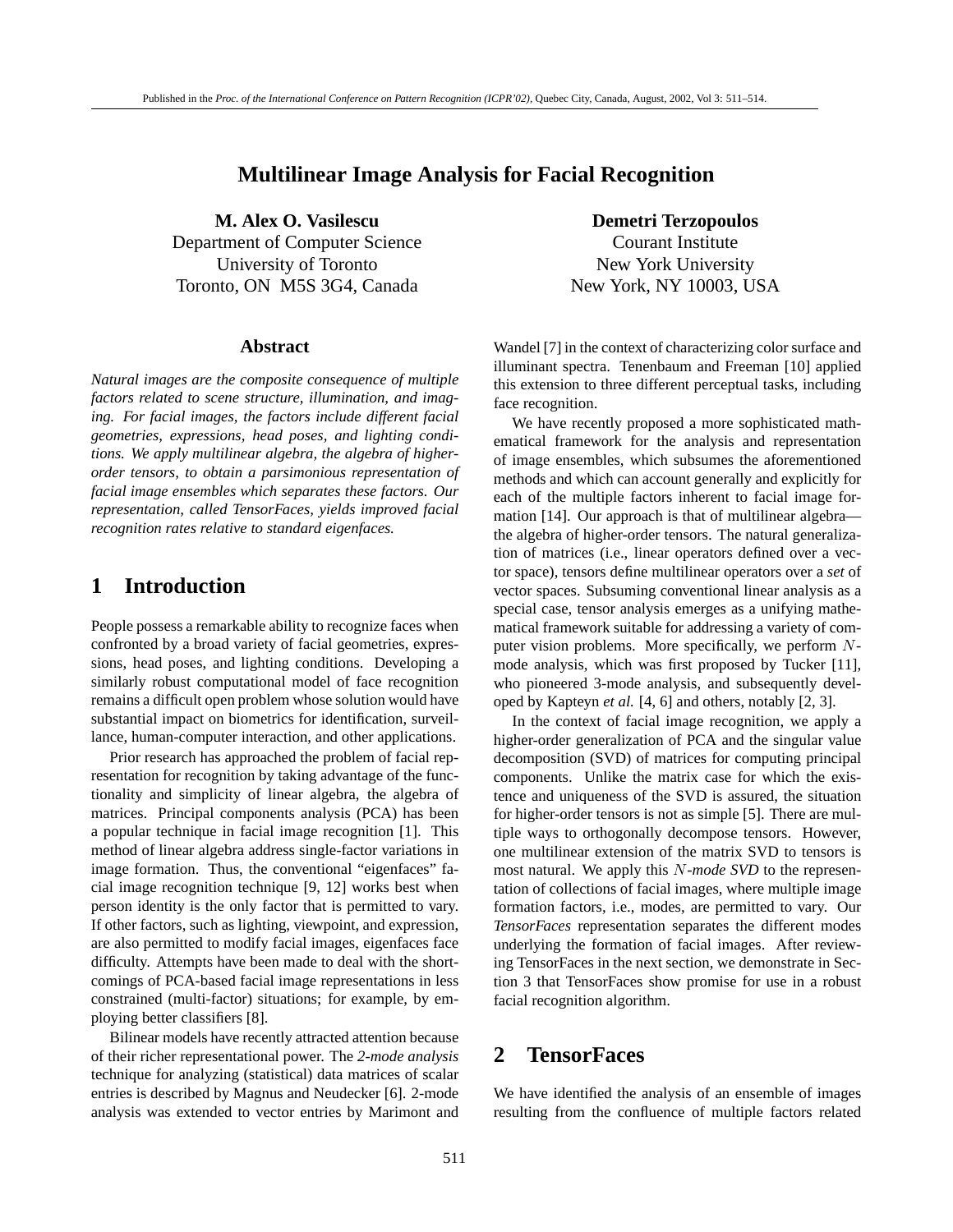to scene structure, illumination, and viewpoint as a problem in multilinear algebra [14]. Within this mathematical framework, the image ensemble is represented as a higherdimensional tensor. This image data tensor  $D$  must be decomposed in order to separate and parsimoniously represent the constituent factors. To this end, we prescribe the *N-mode SVD* algorithm, a multilinear extension of the conventional matrix singular value decomposition (SVD).

Appendix A overviews the mathematics of our multilinear analysis approach and presents the *N*-mode SVD algorithm. In short, an order  $N > 2$  tensor or *N*-way array  $D$  is an *N*-dimensional matrix comprising *N* spaces. *N*-mode SVD is a "generalization" of conventional matrix (i.e., 2 mode) SVD. It orthogonalizes these *N* spaces and decomposes the tensor as the *mode-n product*, denoted  $\times_n$  (see Equation (4) in Appendix A), of *N*-orthogonal spaces, as follows:

$$
\mathcal{D} = \mathcal{Z} \times_1 \mathbf{U}_1 \times_2 \mathbf{U}_2 \dots \times_n \mathbf{U}_n \dots \times_N \mathbf{U}_N.
$$
 (1)

Tensor Z, known as the *core tensor*, is analogous to the diagonal singular value matrix in conventional matrix SVD (although it does not have a simple, diagonal structure). The core tensor governs the interaction between the *mode matrices*  $U_1, \ldots, U_N$ . Mode matrix  $U_n$  contains the orthonormal vectors spanning the column space of matrix  $\mathbf{D}_{(n)}$  resulting from the *mode-n flattening* of D (see Appendix A).

The multilinear analysis of facial image ensembles leads to the TensorFaces representation. To illustrate Tensor-Faces, we employed in our experiments a portion of the Weizmann face image database: 28 male subjects photographed in 5 viewpoints, 3 illuminations, and 3 expressions. Using a global rigid optical flow algorithm, we aligned the original  $512 \times 352$  pixel images relative to one reference image. The images were then decimated by a factor of 3 and cropped as shown in Fig. 1, yielding a total of 7943 pixels per image within the elliptical cropping window.

Our facial image data tensor  $D$  is a  $28 \times 5 \times 3 \times 3 \times 7943$ tensor. Applying multilinear analysis to D, using our *N*mode decomposition algorithm with  $N = 5$ , we obtain

$$
\mathcal{D} = \mathcal{Z} \times_1 \mathbf{U}_{\text{people}} \times_2 \mathbf{U}_{\text{views}} \times_3 \mathbf{U}_{\text{illums}} \times_4 \mathbf{U}_{\text{express}} \times_5 \mathbf{U}_{\text{pixels}}, \text{ (2)}
$$

where the  $28 \times 5 \times 3 \times 3 \times 7943$  core tensor  $\mathcal{Z}$  governs the interaction between the factors represented in the 5 mode matrices: The  $28 \times 28$  mode matrix  $U_{\text{people}}$  spans the space of people parameters, the  $5 \times 5$  mode matrix  $\mathbf{U}_{\text{views}}$  spans the space of viewpoint parameters, the  $3 \times 3$  mode matrix  $\mathbf{U}_{\text{illustr}}$ spans the space of illumination parameters and the  $3 \times 3$ mode matrix  $U_{\text{express}}$  spans the space of expression parameters. The  $7943 \times 1260$  mode matrix  $U_{\text{pixels}}$  orthonormally spans the space of images. Reference [14] discusses the attractive properties of this analysis, some of which we now summarize.



Figure 1: The facial image database (28 subjects  $\times$  45 images per subject). (a) The 28 subjects shown in expression 2 (smile), viewpoint 3 (frontal), and illumination 2 (frontal). (b) The full image set for subject 1. Left to right, the three panels show images captured in illuminations 1, 2, and 3. Within each panel, images of expressions 1, 2, and 3 are shown horizontally while images from viewpoints 1, 2, 3, 4, and 5 are shown vertically. The image of subject 1 in (a) is the image situated at the center of (b).

Our multilinear analysis subsumes linear, PCA analysis. As shown in Fig. 2(a), each column of  $U_{\text{pixels}}$  is an "eigenimage". These eigenimages are identical to conventional eigenfaces [9, 12], since the former were computed by performing an SVD on the mode-5 flattened data tensor  $D$  which yields the matrix  $D_{\text{(pixels)}}$ . The advantage of multilinear analysis, however, is that the core tensor  $Z$  can transform the eigenimages in  $U_{\text{pixels}}$  into TensorFaces, which represent the principal axes of variation across the various modes (people, viewpoints, illuminations, expressions) and represents how the various factors interact with each other to create the facial images. This is accomplished by simply forming the product  $Z \times_5 U_{pixels}$ . By contrast, the PCA basis vectors or eigenimages represent only the principal axes of variation across images.

Our facial image database comprises 45 images per person that vary with viewpoint, illumination, and expression. PCA represents each person as a set of 45 vectorvalued coefficients, one from each image in which the person appears. The length of each PCA coefficient vector is  $28 \times 5 \times 3 \times 3 = 1260$ . By contrast, multilinear analysis enables us to represent each person with a single vector coefficient of dimension 28 relative to the bases comprising the  $28 \times 5 \times 3 \times 3 \times 7943$  tensor

$$
\mathcal{B} = \mathcal{Z} \times_2 \mathbf{U}_{\text{views}} \times_3 \mathbf{U}_{\text{illustr}} \times_4 \mathbf{U}_{\text{express}} \times_5 \mathbf{U}_{\text{pixels}}, \quad \text{ (3)}
$$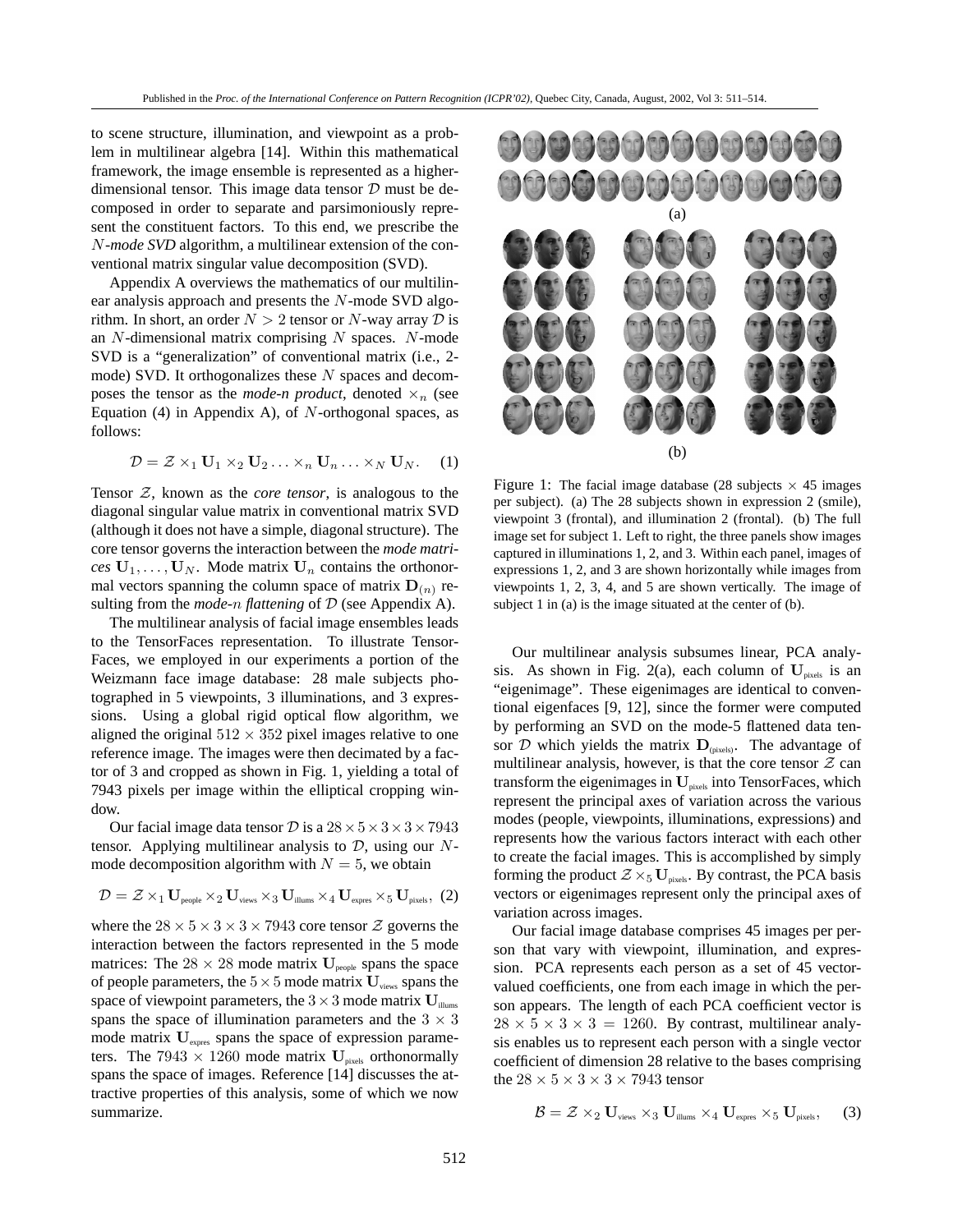

Figure 2: Some of the TensorFaces basis vectors resulting from the multilinear analysis of the facial image data tensor *D*. (a) The first 10 PCA eigenvectors (eigenfaces), which are contained in the mode matrix  $U_{\text{pixels}}$ , and are the principal axes of variation across all images. (b,c,d) A partial visualization of the  $28 \times 5 \times 3 \times 3 \times$ 7943 tensor  $\mathcal{B} = \mathcal{Z} \times_2 \mathbf{U}_{\text{views}} \times_3 \mathbf{U}_{\text{illustr}} \times_4 \mathbf{U}_{\text{express}} \times_5 \mathbf{U}_{\text{pixels}}$ , which defines 45 different bases for each combination of viewpoints, illumination and expressions, as indicated by the labels at the top of each array. These bases have 28 eigenvectors which span the people space. The eigenvectors in any particular row play the same role in each column. The topmost row across the three panels depicts the average person, while the eigenvectors in the remaining rows capture the variability across people in the various viewpoint, illumination, and expression combinations.

some of which are shown in Fig. 2(b–d). Each column in the figure is a basis matrix that comprises 28 eigenvectors. In any column, the first eigenvector depicts the average person and the remaining eigenvectors capture the variability across people, for the particular combination of viewpoint, illumination, and expression associated with that column.

## **3 Recognition Using TensorFaces**

We propose a recognition method based on multilinear analysis analogous to the conventional one for linear PCA analysis. In the PCA or eigenface technique, one decomposes a data matrix **D** of known "training" facial images  $\mathbf{d}_d$  into a reduced-dimensional basis matrix  $B_{PCA}$  and a matrix  $C$  containing a vector of coefficients **c***<sup>d</sup>* associated with each vectorized image  $\mathbf{d}_d$ . Given an unknown facial image  $\mathbf{d}_d$ , the projection operator  $B^{-1}_{\text{PCA}}$  linearly projects this new image

into the reduced-dimensional space of image coefficients.

Our multilinear facial recognition algorithm performs the TensorFaces decomposition  $(2)$  of the tensor  $D$  of vectorized training images  $\mathbf{d}_d$ , extracts the matrix  $\mathbf{U}_{\text{people}}$  which contains row vectors  $\mathbf{c}_n^T$  of coefficients for each person *p*, and constructs the basis tensor  $\beta$  according to (3). We index into the basis tensor for a particular viewpoint *v*, illumination *i*, and expression *e* to obtain a subtensor  $\mathcal{B}_{v,i,e}$  of dimension  $28 \times 1 \times 1 \times 1 \times 7943$ . We flatten  $\mathcal{B}_{v,i,e}$  along the people mode to obtain the  $28 \times 7943$  matrix  $\mathbf{B}_{v,i,e(\text{people})}$ . Note that a specific training image  $\mathbf{d}_d$  of person p in viewpoint *v*, illumination *i*, and expression *e* can be written as  $\mathbf{d}_{p,v,i,e} = \mathbf{B}_{v,i,e(\textrm{people})}^T \mathbf{c}_p; \textrm{hence, } \mathbf{c}_p = \mathbf{B}_{v,i,e(\textrm{people})}^{-T} \mathbf{d}_{p,v,i,e}.$ 

Now, given an unknown facial image **d**, we use the projection operator  $\mathbf{B}_{v,i,e(\text{people})}^{-T}$  to project **d** into a set of candidate coefficient vectors  $\mathbf{c}_{v,i,e} = \mathbf{B}_{v,i,e(\text{people})}^{-T} \mathbf{d}$  for every *v*, *i*, *e* combination. Our recognition algorithm compares each **<sub>***v***,***i***,***e***</sub> against the person-specific coefficient vectors**  $**c**$ *p***. The** best matching vector  $\mathbf{c}_p$ —i.e., the one that yields the smallest value of  $||\mathbf{c}_{v,i,e} - \mathbf{c}_p||$  among all viewpoints, illuminations, and expressions—identifies the unknown image **d** as portraying person *p*.

As the following table shows, in our preliminary experiments with the Weizmann face image database, TensorFaces yields significantly better recognition rates than eigenfaces in scenarios involving the recognition of people imaged in previously unseen viewpoints (row 1) and under a previously unseen illumination (row 2):

| <b>Recognition Experiment</b>                                                                                                                                          | PCA | <b>TensorFaces</b> |
|------------------------------------------------------------------------------------------------------------------------------------------------------------------------|-----|--------------------|
| Training: 23 people, 3 viewpoints (0, $\pm$ 34), 4 illuminations<br>Testing: 23 people, 2 viewpoints $(\pm 17)$ , 4 illuminations (center, left,<br>right, left+right) | 61% | 80%                |
| Training: 23 people, 5 viewpoints (0, $\pm$ 17, $\pm$ 34), 3 illuminations<br>Testing: 23 people, 5 viewpoints (0, $\pm$ 17, $\pm$ 34), 4th illumination               | 27% | 88%                |

# **4 Conclusion**

We have approached the analysis of an ensemble of facial images resulting from the confluence of multiple factors related to scene structure, illumination, and viewpoint as a problem in multilinear algebra in which the image ensemble is represented as a higher-dimensional tensor. Using the "*N*-mode SVD" algorithm, a multilinear extension of the conventional matrix singular value decomposition (SVD), this image data tensor is decomposed in order to separate and parsimoniously represent the constituent factors. Our analysis subsumes as special cases the simple linear (1-factor) analysis associated with conventional SVD and principal components analysis (PCA), as well as the incrementally more general bilinear (2-factor) analysis that has recently been investigated in computer vision. Our completely general multilinear approach accommodates any number of factors by exploiting tensor machin